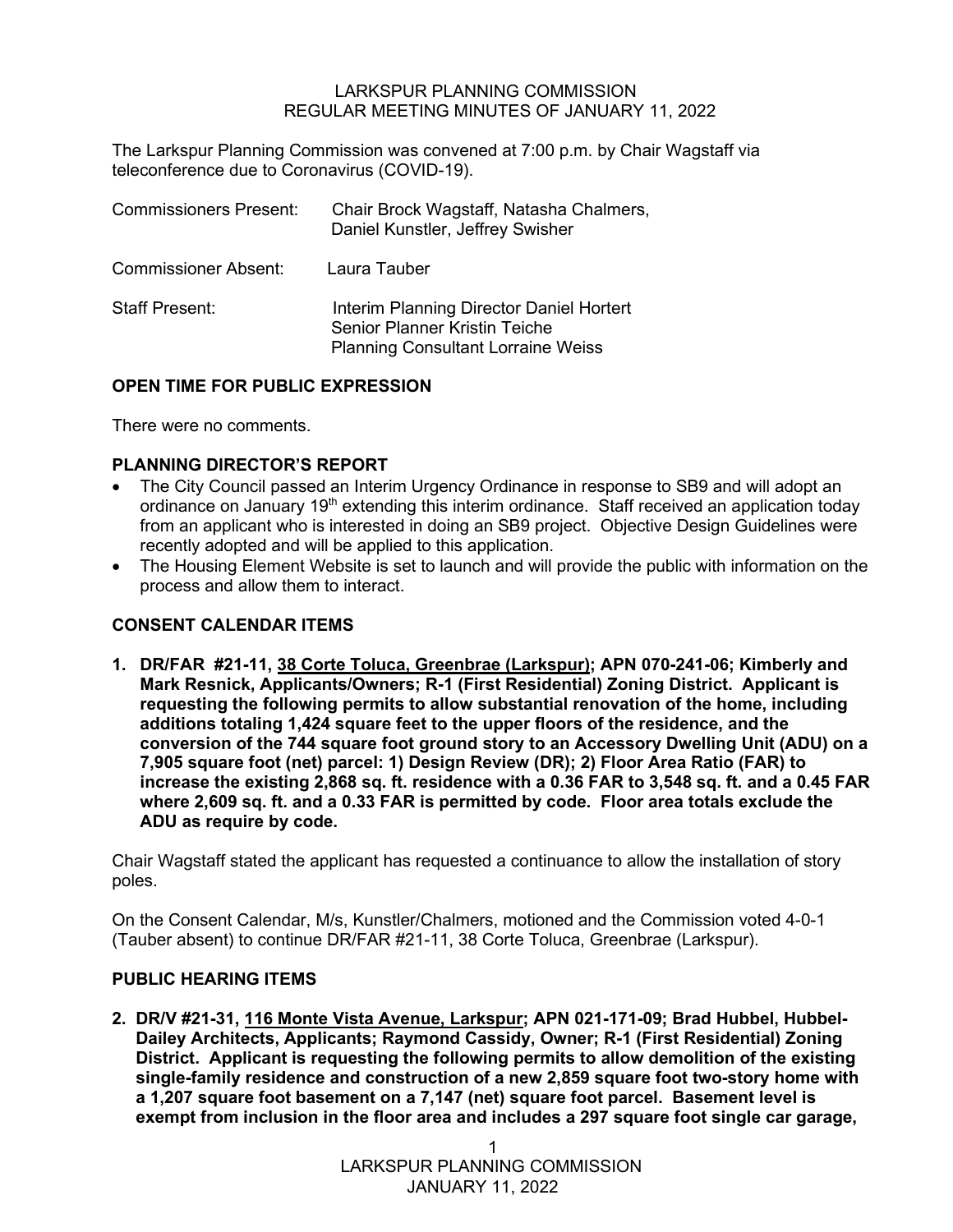**storage, mechanical rooms and stairway to upper floors. Additional improvements include landscaping and a swimming pool. 1) Design Review (DR); 2) Variance (V) from the parking standards for a new residence to allow three on-site parking spaces (one in the garage and two in the driveway) where four spaces are required by code.**

Commissioner Kunstler recused himself from this item.

Planning Consultant Weiss presented the staff report. She noted staff received four letters from nearby property owners expressing concerns.

Chair Wagstaff opened the Public Hearing.

Mr. Brad Hubbel, architect, made the following comments:

- He responded to the concerns that were raised.
- All of the elements of the building are within the allowed building height limits.
- He referred to Plan Section A2.2, the northern property line, and stated they plan to rebuild the retaining wall along the length of the construction site.
- The plans show the neighbor's kitchen window (as an indent) at the southeast corner. There will not be any windows opposite this window.
- He referred to the bedroom windows on that side of the house and stated they would be willing to frost or create clerestory windows.
- They would be happy to create some type of screening along the northern property line.

Chair Wagstaff stated the garage seems shallow (18 feet). The section going through the attic depicts an eight-foot ceiling and should be included in the FAR. Mr. Hubbel stated they are calling this a "conditioned" space only because it will be insulated and weatherproofed. The space will not be heated. The bedrooms have vaulted ceilings with joints that are less thick than normal. The attic ceilings will be about seven feet.

Chair Wagstaff asked if there is a driveway easement- it appears the neighbor's garage is behind the project's garage. Mr. Hubbel stated "yes"- there is a shared access easement that extends four feet into each property line.

Commissioner Chalmers asked if there are any Heritage Trees on the site. Mr. Hubbel stated "no".

Mr. Milos, Monte Vista Avenue, made the following comments:

- He was concerned about the lack of parking.
- Many of the homes have a single car garage in the back that cannot be reached from the street.
- He asked the Commission to deny the Parking Variance.

Mr. John Anestetti, William Avenue, made the following comments:

- He has a one-story house with a limited view.
- The story poles indicate he will lose his view of the Mt. Tamalpais foothills to the south.
- His view of trees will be blocked out.

Mr. Tom Simmons, Monte Vista Avenue, made the following comments:

- He owns the property right next door (on the south side)
- He is concerned about privacy impacts from the window on the stairs. It looks directly into his bedroom window. He asked if it could be frosted or made translucent.
- He had the same request about the southeastern window that would look into his back yard.
- There is a Heritage Tree (Palm) in the front yard. It should not be removed without permission.

Ms. Cheryl Tennasovich, Monte Vista Avenue, made the following comments:

• There is a lot of business parking that occurs in this neighborhood.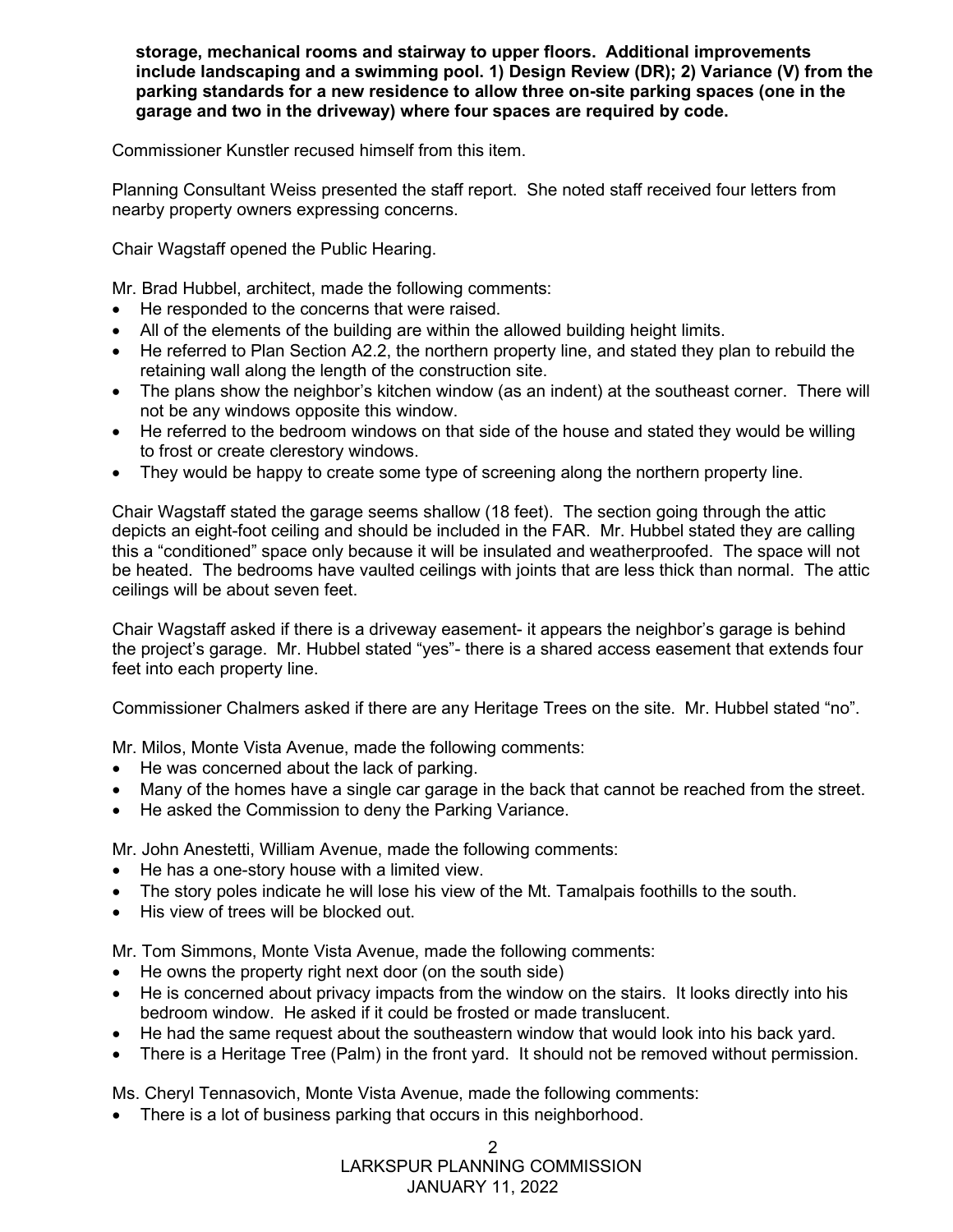- Her property has no possibility of off-street parking. These are old homes with narrow driveways.
- She is opposed to granting the Parking Variance.
- The plans should be modified to provide four off-street parking spaces.

Mr. James Holmes made the following comments:

- He asked how far back the second story setback was from the front (the length of the front setback). Mr. Hubbel stated it was twenty feet.
- An adequate setback from the front is critical so that the front portion of the building speaks as a single-story.
- This is a large building for the lot.
- He asked if the basement qualified for an FAR exclusion. This should be determined.
- He did not see any reference in the staff report to the possibility of archeological remains. This ridge may have been a midden.
- The loss of one on-street parking space exacerbated the already existing parking problem and non-conformity. This would be a grant of special privilege.
- The driveway should be reconfigured.

Mr. Lobadon made the following comments:

- He thought the height of the building exceeded the 30-foot maximum and he asked for an explanation of the calculation. Senior Planner Teiche stated the finished floor is below grade and the height is measured at the natural grade adjacent to the building.
- The attic space is not defined and he asked that it be lowered (more like a crawl space).
- His views of the Redwood trees would be blocked.
- Solar panels are tricky and can produce glare.

Chair Wagstaff asked if it would be possible to create a two-car garage with a waterproof porch. Mr. Hubbel stated they would need to slide the driveway and the garage over. They did not want to excavate too much too close to the northern property line.

Chair Wagstaff asked about dropping the plate and roof heights. Mr. Hubbel stated they have eight foot plates on the upper level. They will be actively looking towards bringing the roof plate down appropriately to mitigate the height.

Mr. Simmons made the following comments:

- He reiterated the privacy issue on the south stairwell window. Mr. Hubbel stated they would work with him on this issue.
- He reiterated the concern about the Palm tree. Mr. Hubbel stated he was not aware that Palm trees are considered a Heritage tree. This can be addressed. He discussed the landscape plan.

Senior Planner Teiche stated the Commission is responsible for Heritage Tree Removal Permits that are associated with a project. An application has not been submitted and it would need to be publically noticed. Mr. Hubbel stated they would work to retain the tree.

Chair Wagstaff closed the Public Hearing.

Commissioner Swisher provided the following comments:

- He likes the plan- it is beautiful.
- The project is in character with the neighborhood.
- He feels for the neighbors in terms of "larger house creep".
- He has no problem with the height.
- Many of the homes on this street exceed the FAR.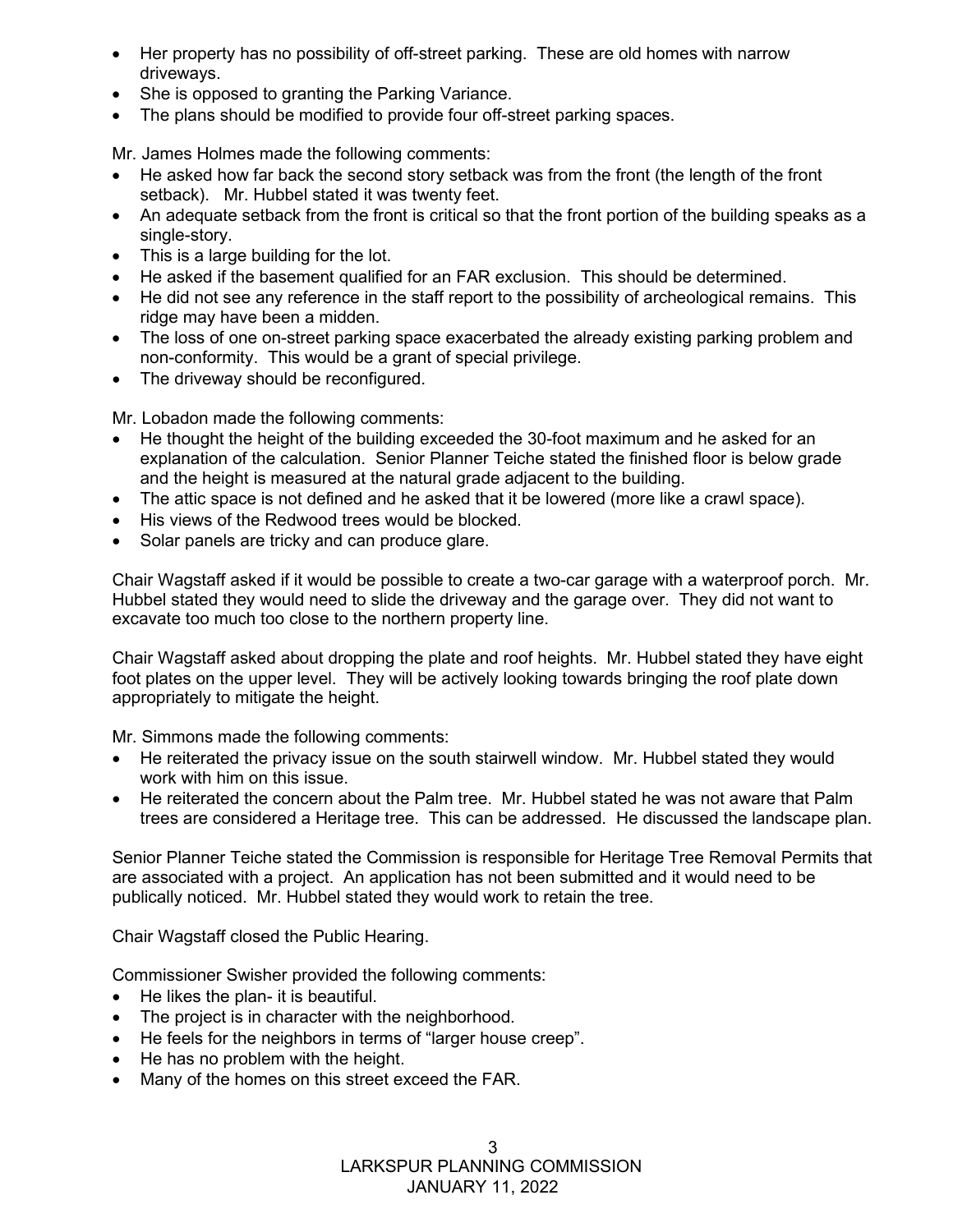- He acknowledged that parking is a problem on this street but very few properties have four offstreet parking spaces. It would be a disservice to the applicants to require them to comply.
- He could approve the Parking Variance.
- The architect should work with the neighbors on the privacy issues.
- He would vote to approve the project.

Commissioner Chalmers provided the following comments:

- This is a beautiful design. It makes sense for the site and the neighborhood.
- The neighbor's concerns are valid.
- She is pleased that the architect will work with the neighbors to address their concerns.
- There was a concern expressed in one of the letters about construction and she noted there is a Construction Management Plan (Condition #32).
- New development can impact views.
- She liked Chair Wagstaff's suggestion regarding the parking.
- She is glad the two Heritage Trees will remain.

Chair Wagstaff provided the following comments:

- Parking on Monte Vista gets pretty wild.
- There is a way to get a two-car garage underneath the waterproof porch.
- They should be more explicit about the change in the windows (frosted, etc.) to address the privacy issues.
- They could have lower plates (six foot) and drop the roof slightly.
- He likes the building and the architecture.
- The application should be continued so the Commission can review the changes.

M/s, Swisher/Chalmers, motioned and the Commission voted 3-0-2 (Kunstler recused, Tauber absent) to continue DR/V #21-31, 116 Monte Vista Avenue, to a date uncertain to allow the applicant to examine the feasibility of complying with the Larkspur Parking Ordinance by crafting a two car garage and two on-site parking spaces in the driveway, consider lowering the plates to reduce the overall height of the house provided that it is consistent with the design envisioned by the architect, and work with the neighbors to ensure privacy per the recommendations made by the Commission.

Commissioner Kunstler returned to the meeting.

# **BUSINESS ITEMS**

# **1. Approval of Minutes from the October 26, 2021 meeting**

M/s, Kunstler/Swisher, motioned and the Commission voted 4-0-1 (Tauber absent) to approve the minutes from the meeting of October 26, 2021 as submitted

# **2. Planning Commissioners Reports**

There were no reports.

# **3. Election of Chair and Vice Chair**

M/s, Swisher/Kunstler, motioned and the Commission voted 4-0-1 (Tauber absent) to elect Vice Chair Kunstler as Chair and Commissioner Chalmers as Vice Chair.

The meeting was adjourned at 8:20 p.m.

Respectfully submitted,